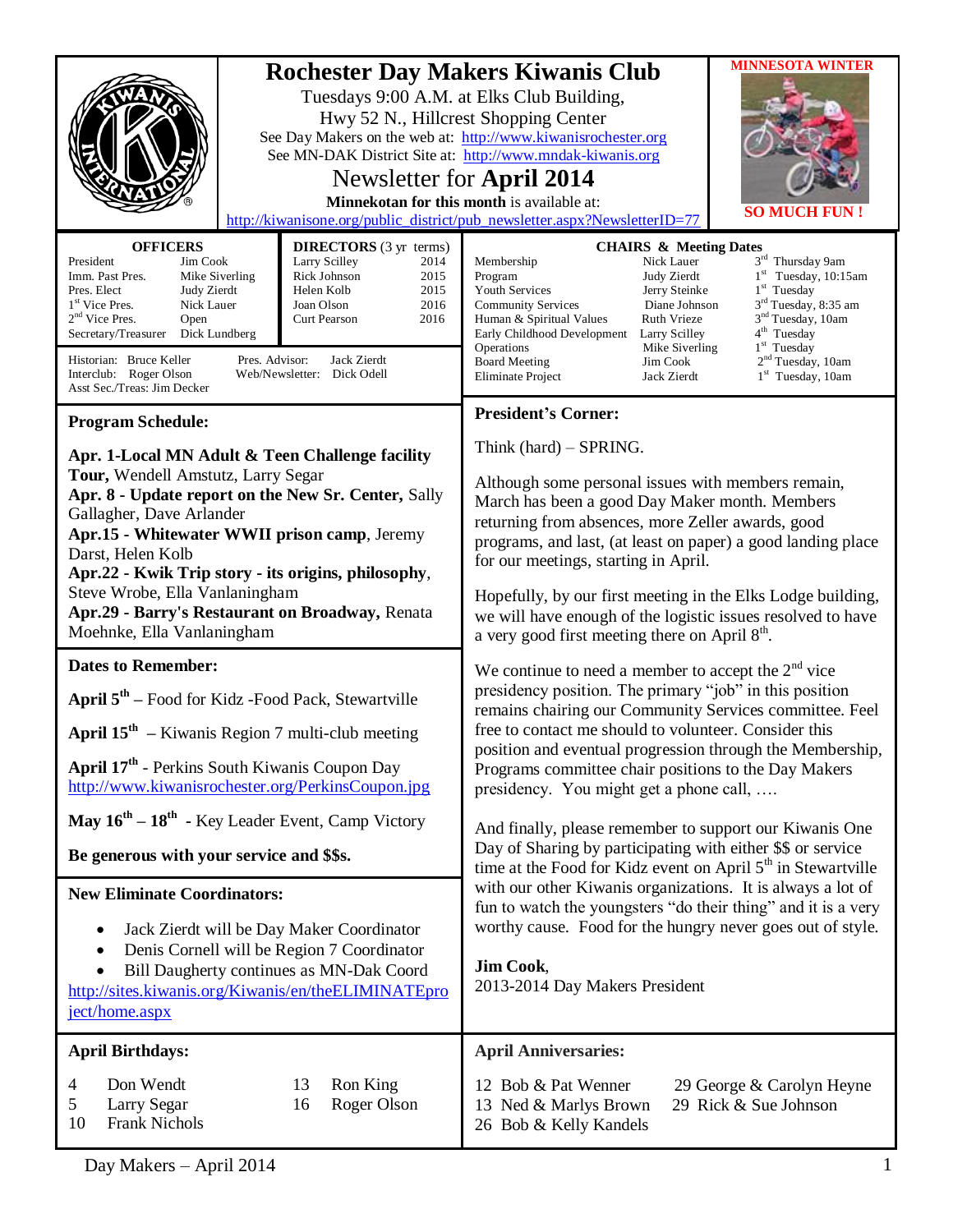#### **Secretary/Treasurer's Report – March 2014 Bank Balance 2/28/2014:** \$ 8,921.51 Administrative Account: \$ 3,592.37 Service Account: \$4,910.97 Bike Repair: \$ 163.51 K-Family Funds  $$ 427.90$ Chili Feed Account \$ -173.24 **Day Makers on leave:** Dave Arlander, Don Cain, Herb Erickson, Ron King, Sara King, Ken Reding **February Service Hour Statistics:** 963 hours by 33 members, 39% Participation. **March 11, 2014 Board Meeting Summary:** The decision has been made to stay with the Rochester Senior Center's Flamingo Bingo, and move with them to the Elks Club. Our last meeting at our current location will be March  $25<sup>th</sup>$ . Our first meeting at the Elks Club will be April  $8<sup>th</sup>$ . Our meeting on Tuesday April 1 will be off site. There will be wireless internet at the Elks, but maybe not immediately at move-in. The board decided that our current years budget allotment of \$1,750 for Century HS Key Club Conventions and Retreats be divided equally between those Key Club members attending, and that no graduating seniors be compensated financially for attending a convention. Dick Odell is continuing to follow up on Downtown Kiwanis Club's Web Site sharing ideas proposed by Al Lun of the Downtown Club. A decision was made that our club, along with the other three Rochester Kiwanis Clubs, provide \$50 dollars, each, for a Post Bulletin Ad that will promote Kiwanis and other service clubs in the area. No progress has been made on recruiting a member to fill Diane Johnson's officer and committee chair positions. Food for Kidz will be our Kiwanis One Day Project this year on Saturday April  $5<sup>th</sup>$  in Stewartville. Next Column  $\rightarrow$ **continues** is a global organization of volunteers dedicated to *improving* the world one child and one **Sec/Treasureer's Report:** continued Food for Kidz is looking for \$2,000 to fund the food that we will be packing. Some matching funds have been given to encourage member giving. The board discussed ways to handle non-payment of dues. Board members who are familiar with the non-paying member will give reminders to them. Our club has been asked to financially support both the Veterans Museum and Oxbow Park. The board decided that our club will support these organizations with volunteer hours, if requested, but we must stick to our current budget and provide no monetary donations. Kiwanis International is requiring that all Kiwanis volunteers, who work with children, have documented background checks. There are specific requirements that have been defined by KI, and may be stricter than those required by the school district. Our club members are currently working with children in the public schools, and at the Boys and Girls Club. Jack Zierdt will look into the requirements and determine what is required to satisfy them. **COMMITTEE REPORTS Program-** Programs are scheduled through April, and the first two meetings in May **Public Relations-** The committee is looking into the Lions Club PSA's that were broadcast on TV stations, and what would it take for Kiwanis to do a similar promotion. **Richard Lundberg,** Secy/Treasurer **KI Convention Theme: What More Can I Do?** March turned out to be another exciting month for the Day Makers Club as another member has answered the question, "What more can I do?" With his financial commitment and our other club members help, another 690 mothers and their babies will have a better chance at life in a very harsh environment by avoiding the devastating Maternal / Neonatal Tetanus disease. Let us remember the number of lives we intend to save with our Model Club Pledge, i.e. save 39,000 mothers and babies with our club MNT Eliminate project. As we enter our  $3<sup>rd</sup>$  year of our 5 year pledge we need to stay focused on the remaining 25,000 babies and their mothers, who are still counting on our commitment. So please answer for yourself, "What More Can I Do?" **Dick Odell Kiwanis Mission Statement: Kiwanis is a global organization of volunteers community at a time.**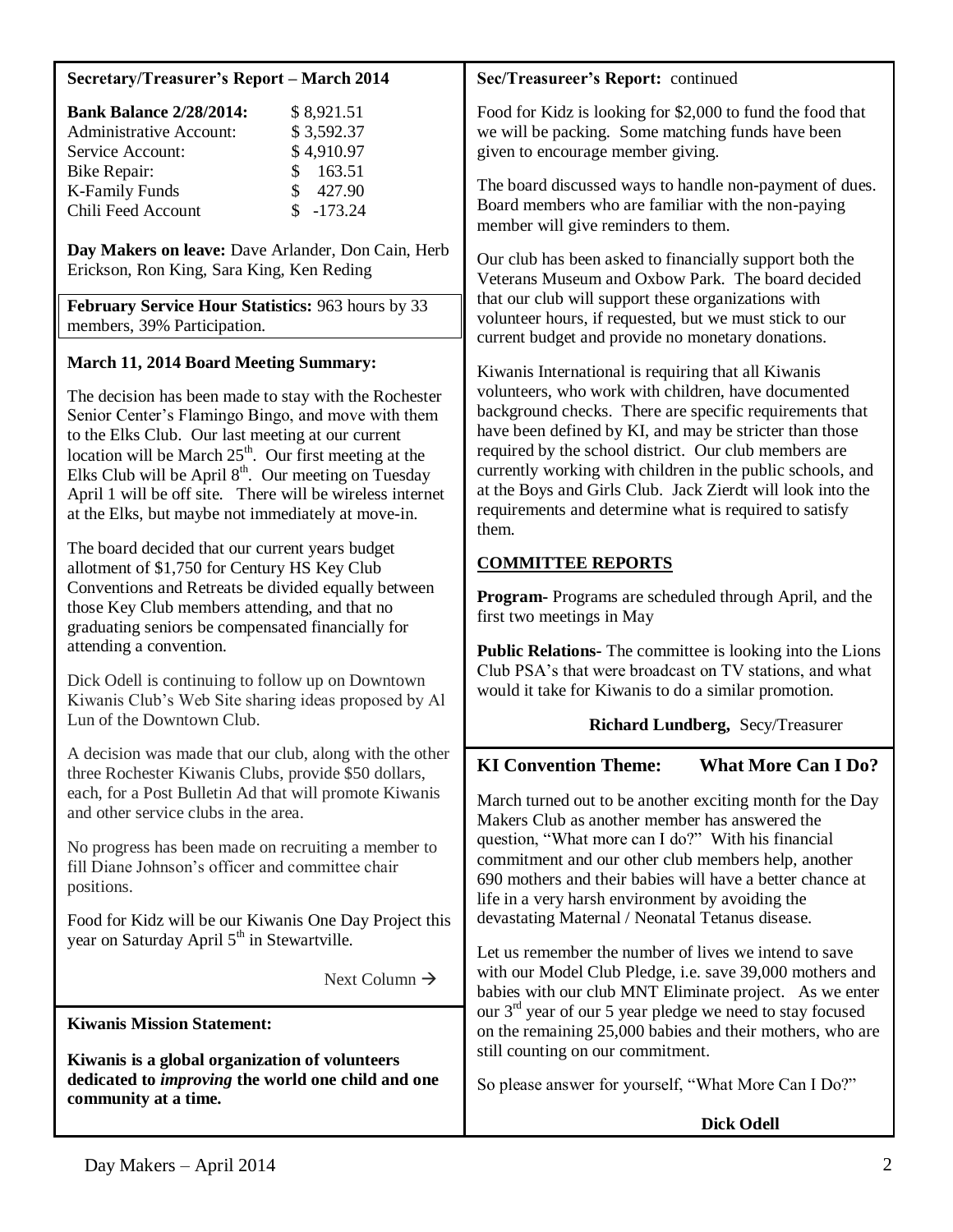### **Walter Zeller Fellowship: Bruce Jawer**

Congratulations to Bruce for showing us all another creative way to establish a Walter Zeller Fellowship.

Bruce decided to honor his father Robert L. Jawer, by funding a Zeller Fellowship in his father's memory rather than himself. What a wonderful creative way to honor another while saving 690 mothers and their babies by funding a Zeller Fellowship by helping to eliminate Maternal /Neonatal Tetanus.

Bruce has found his personal answer to a very important question, "What More Can I Do?"



With the help of fellow club members, Bruce has honored his father by saving another 690 mothers and their future babies.

The Day Makers say, "Thank you, Bruce." **Dick Odell**

**Key Leader Event:** May 16-18, 2014 Minnesota-Dakotas Kiwanis District is once again hosting a Key Leader event for youth in grades 8-12. The Kiwanis sponsored leadership weekend will be held at Camp Victory in Zumbro Falls, MN. The event is open to all youth and all schools and all youth organizations. Details and Registration are at: [http://www.key-leader.org/Find-Key-Leader-](http://www.key-leader.org/Find-Key-Leader-Events.aspx)[Events.aspx](http://www.key-leader.org/Find-Key-Leader-Events.aspx) Dick Odell

# **Quarry Hill Nature Center:**

It was the volunteer appreciation dinner at Quarry Hill. Great food and a little wine….smile.

Thank you for your support - John Ryder, Rick Johnson, Dave Moehnke and Helen Kolb.



Yum yum …. Good people do good things and the Quarry Hill staff are grateful. Now back to walking those trails and working off those delicious calories.

# **Helen Kolb** and **Dave Moehnke**

## **Try This - Just for the Fun of It**:

1. Order a Diet Water whenever you go out to eat, with a serious face.

2. Sing Along At The Opera.

3. When there are people in line behind you at the ATM as the money comes out …Jump up and down and Scream - "I won!, I won !"

4. Tell Your (Grand) Children over Dinner: "Due to the economy, we are going to have to let one of you go..."

This is called "therapy for the soul when you are retired."

 **Santa Dave**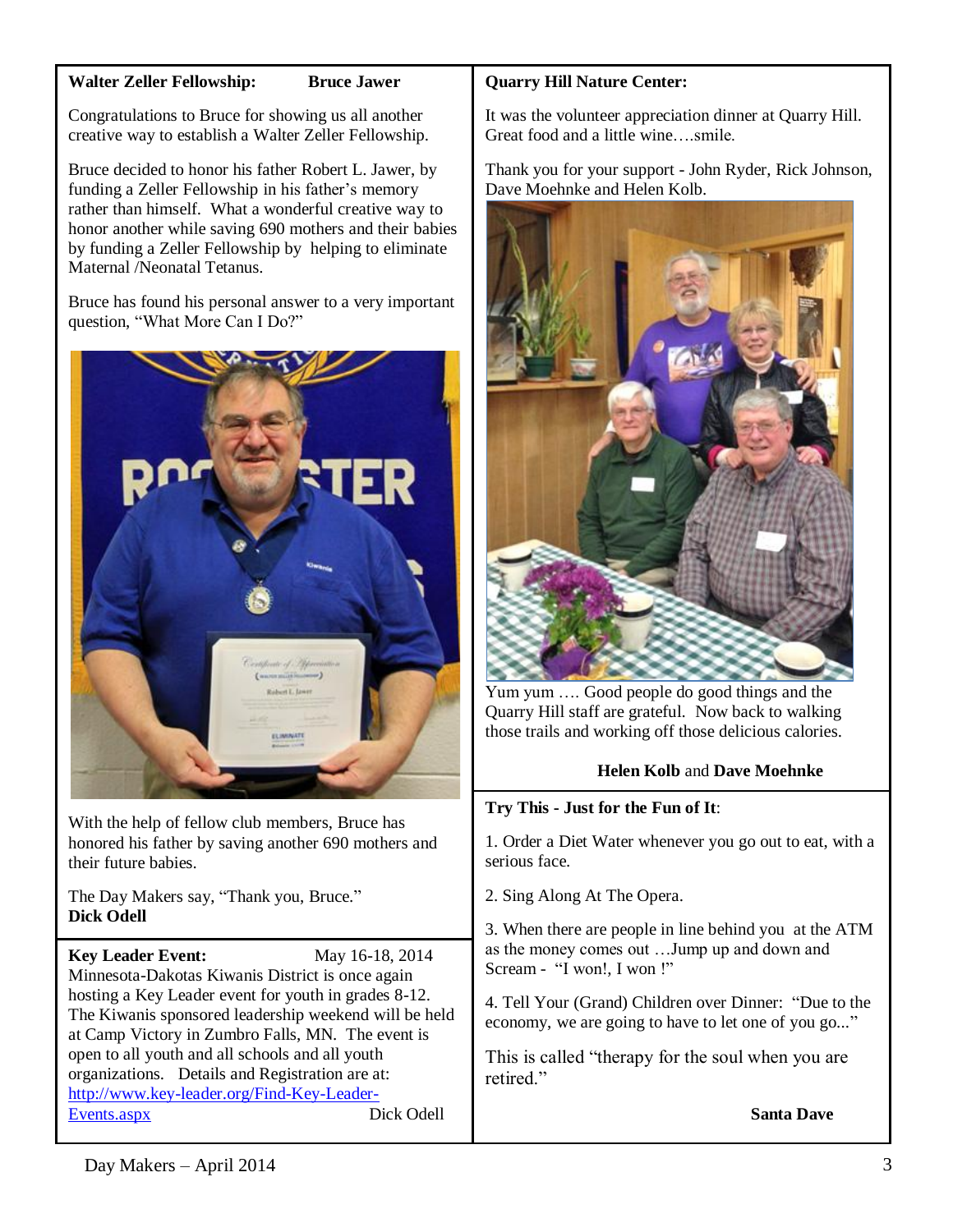#### **Just How Smart Are You:** It's elementary.

1. Johnny's mother had three children. The first child was named April The second child was named May. What was the third child's name?

Answer: Johnny of course

2. There is a clerk at the butcher shop, he is five feet ten inches tall, and he wears size 13 sneakers. What does he weigh?

Answer: Meat.

3. Before Mt. Everest was discovered, what was the highest mountain in the world?

Answer: Mt. Everest; it just wasn't discovered yet. [You're not very good at this are you?]

4. How much dirt is there in a hole that measures two feet by three feet by four feet?

Answer: There is no dirt in a hole.

5. What word in the English Language is always spelled incorrectly?

Answer: Incorrectly

6. Billy was born on December 28th, yet his birthday is always in the summer. How is this possible?

Answer: Billy lives in the Southern Hemisphere

7. In California, you cannot take a picture of a man with a wooden leg. Why not?

Answer: You can't take pictures with a wooden leg. You need a camera to take pictures.

8. What was the President's Name in 1975?

Answer: Same as is it now - Barack Obama [Oh, come on ...]

9. If you were running a race, and you passed the person in 2nd place, what place would you be in now?

Answer: You would be in 2nd. Well, you passed the person in second place, not first.

10. If a farmer has 5 haystacks in one field and 4 haystacks in the other field, how many haystacks would he have if he combined them all in another field?

Answer: One. If he combines all of his haystacks, they all become one big one.

**Dick Odell**

#### **Terrific Kids: Gibbs Elementary**

We were there for the terrific kids program at Gibbs. Marcus Sherels was there to give the message that

- No matter who you are,
- Never let anyone tell you, you can't do something.
- Never give up, work hard and
- You can accomplish anything you dream.

He told the kids to work hard, dream big and they would be able to be successful. Just like he is.



There were two different sessions of Terrific Kids - first and second graders and then the third, fourth and fifth graders... a lot of kids were there.



Marcus played football for John Marshall… He was a walk-on at the University Minnesota and graduated in four years while playing football. Then he made the Vikings roster and this year he got a two-year contract.

And no, we didn't get his autograph but we did get our picture taken with Marcus. Notice our Day Maker logos.



He's a local kid and really a nice guy. **Joanne Markee**